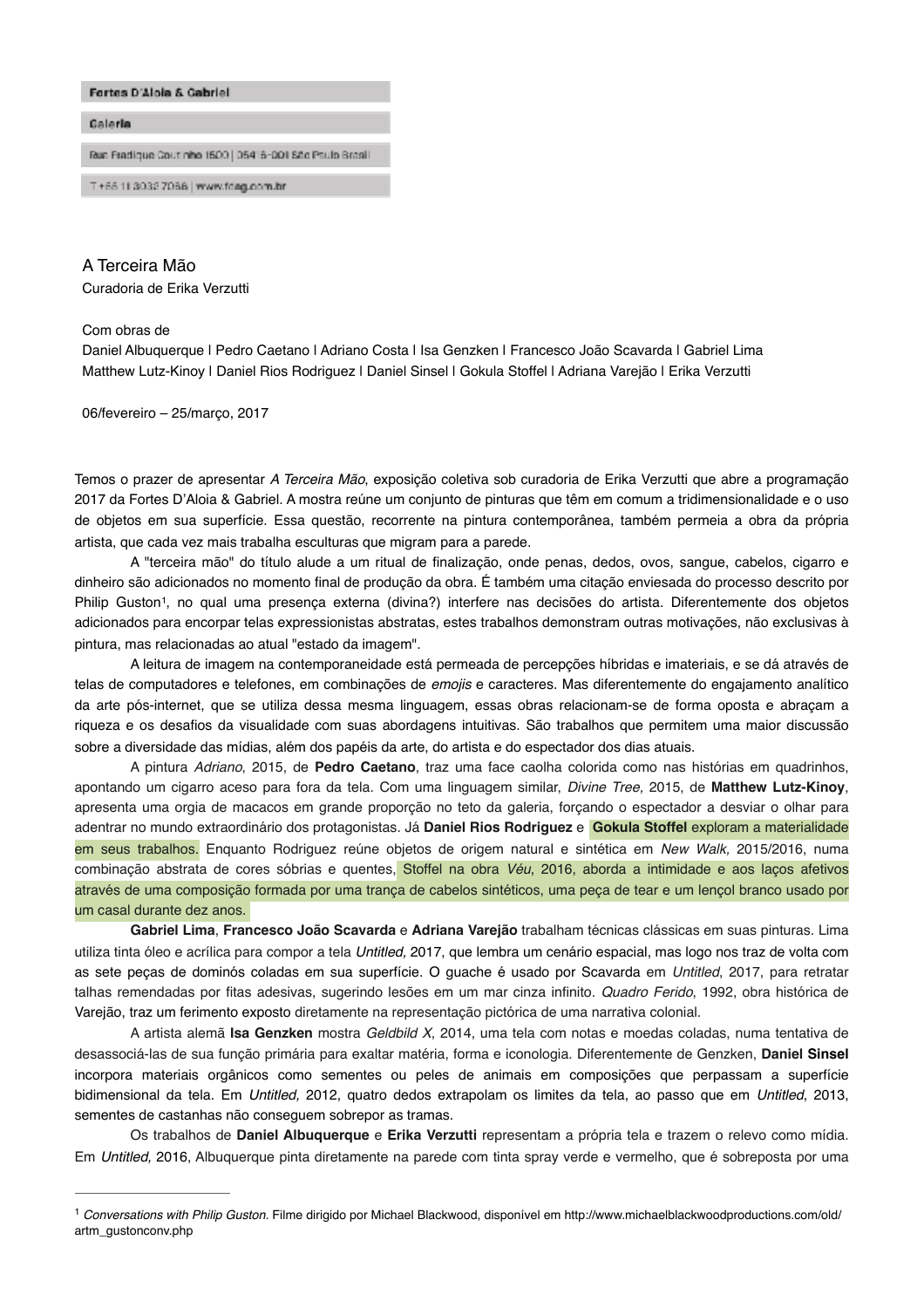peça manufaturada em tricô de cores terrosas, alterando a percepção das cores. Verzutti, em *Paisagem com Ovos*, 2017, utiliza um material clássico como o bronze para situar ovos de codorna na parte inferior transformando a sua superfície.

# Lista de obras



1. DANIEL ALBUQUERQUE Sem título (Pulmão), 2016 Tricô, café, acrílica e tinta spray 110 x 90 cm

2. ISA GENZKEN Geldbild X, 2014 Notas e moedas sobre tela preparada 60 x 60 cm

3. GOKULA STOFFEL Véu, 2016 Lençol, tela, tear e trança sobre algodão 198 x 149 x 20 cm

4. PEDRO CAETANO Adriano, 2015 Óleo sobre linho e cigarro 40 x 30 cm

5. DANIEL SINSEL Untitled, 2012 Linho, alcatrão de pinho e terracota 38 x 31 x 7.5 cm

6. GABRIEL LIMA Natural Selection (double six set), 2017 Óleo, têmpera, acrílica e dominós sobre tela em painel de madeira 120 x 80 cm

7. ADRIANA VAREJÃO Quadro Ferido, 1992 Óleo sobre tela 165 x 135 cm



8. ADRIANO COSTA Pamonha, 2017 Acrílica sobre tecido, algodão, adoçante e tela 90 x 65 x 14 cm

9. FRANCESCO JOÃO SCAVARDA Untitled, 2016 Guache sobre tela 195 x 300 cm

10. DANIEL RIOS RODRIGUEZ New Walk, 2015/2016 Óleo, carpete, preenchimento de carpete, pedras de rio, madeira, plumas, espuma e metal sobre tela 25.4 x 30.5 cm

11. ERIKA VERZUTTI Paisagem com ovos, 2017 Bronze e cera 108 x 138 x 6 cm

12. MATTHEW LUTZ-KINOY Divine Tree, 2015 Acrílica e carvão sobre tela 410 x 486 x 4 cm

13. DANIEL SINSEL Untitled, 2013 Óleo sobre linho e nozes 33.5 x 28 x 4 cm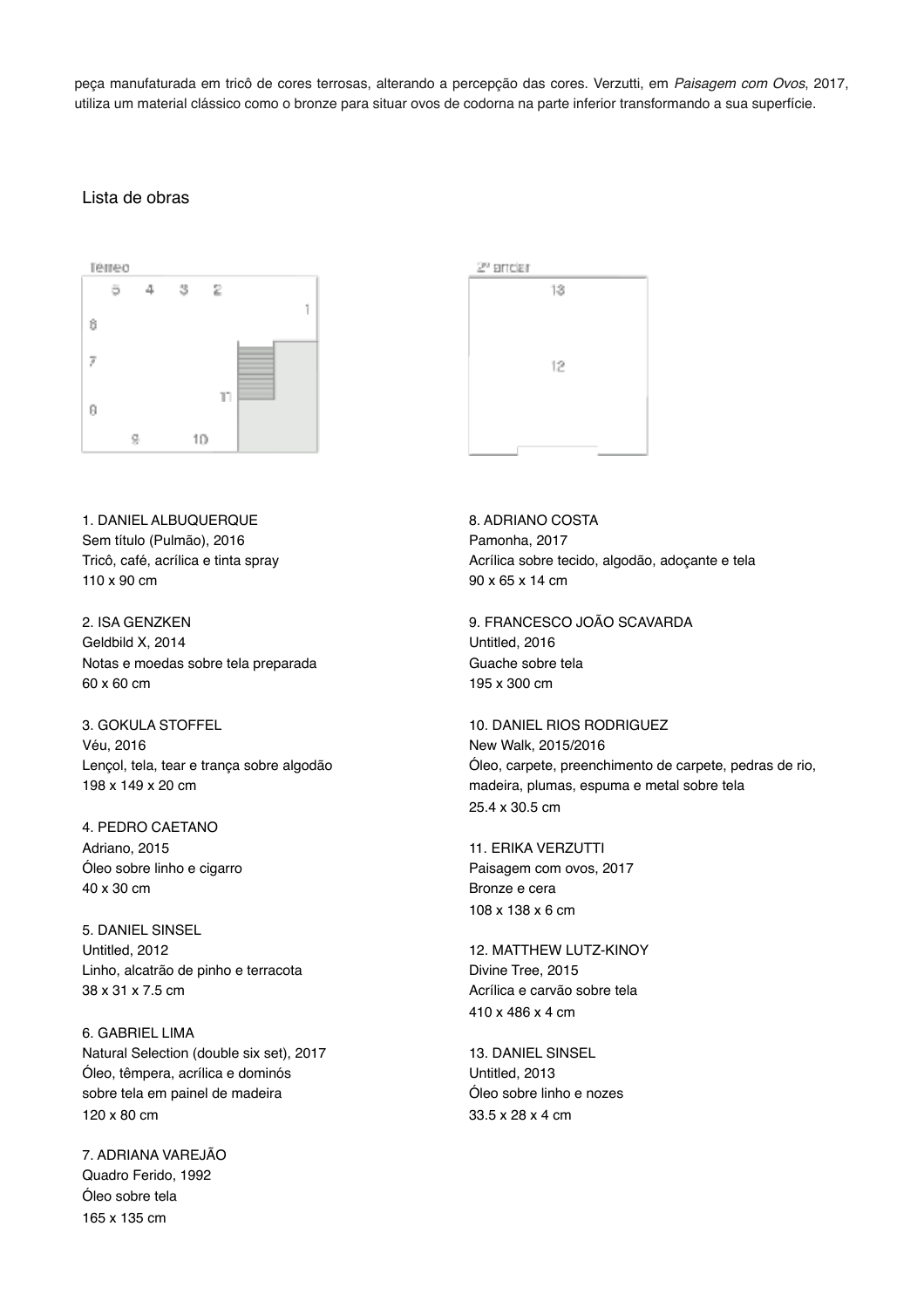

## A Terceira Mão [The Third Hand]

Curated by Erika Verzutti

#### With works by

Daniel Albuquerque | Pedro Caetano | Adriano Costa | Isa Genzken | Francesco João Scavarda | Gabriel Lima Matthew Lutz-Kinoy | Daniel Rios Rodriguez | Daniel Sinsel | Gokula Stoffel | Adriana Varejão | Erika Verzutti

February 6 – March 25, 2017

We are pleased to present *The Third Hand*, a group show curated by Erika Verzutti, opening the 2017 programming at Fortes D'Aloia & Gabriel. The exhibition brings together a set of paintings that commonly share tri-dimensionality and the use of objects on their surface. This issue, recurrent in contemporary painting, also pervades the work of the artist herself, who has been progressively working with sculptures that migrate to the wall.

<span id="page-2-1"></span>The exhibition title "the third hand" is an allusion to a finalizing ritual, in which feathers, fingers, eggs, blood, hair, cigarette and money are added at the end of the work production. It is also a skewed reference to a process described by Philip Guston<sup>2</sup>[,](#page-2-0) in which an external presence (a divine one?) interferes in the artist's decisions. Unlike those objects added to embody abstract expressionist canvases, these pieces denote distinct motivations, not exclusive to painting, but related to the current "state of the image".

Image reading in our contemporary time is permeated with both hybrid and immaterial perceptions, and it comes about through computers and phones screens, through combinations of emojis and characters. But differently from the analytical engagement of the post-internet art, which makes use of such languages, these pieces establish a connection in an opposite manner, embracing the richness and challenges of the visual with their intuitive approaches. They are pieces that allow a greater discussion on media diversity, as well as the roles of the art, the artist, and the viewer of the present time.

The painting *Adriano*, 2015, by **Pedro Caetano**, shows a colorful one-eyed face as in comic strips, sticking a lit cigarette out of the canvas. With a similar language, **Matthew Lutz-Kinov**´s *Divine Tree*, 2015, portrays a large-scale orgy of monkeys on the gallery ceiling, compelling the viewer to deflect the eye to enter the extraordinary world of the protagonists. **Daniel Rios Rodriguez** and **Gokula Stoffel**, in turn, explore the materiality in their works. Rodriguez gathers together natural and synthetic objects in *New Walk*, 2015/2016, in an abstract combination of somber and warm colors, whereas Stoffel in *Véu* [Veil], 2016, approaches intimacy and emotional ties through a composition formed by a braid of synthetic hair, a piece of a weaver´s loom and a white sheet used by a couple for ten years.

**Gabriel Lima**, **Francesco João Scavarda** and **Adriana Varejão** apply classic techniques in their paintings. Lima uses oil and acrylic paint to compose *Untitled*, 2017, which resembles an outer space scene, but it immediately brings us back with the seven pieces of dominoes glued on its surface. Gouache is used by Scavarda in *Untitled*, 2017, to portray carvings patched with adhesive tape, suggesting lesions on an infinite gray sea. Quadro Ferido, 1992, a historic work by Varejão, brings an injury exposed directly in the pictorial representation of a colonial narrative.

The German artist **Isa Genzken** shows *Geldbild X*, 2014, a piece composed of bills and coins glued together in an attempt to dissociate these from their primary function to exalt matter, form and iconology. Unlike Genzken, **Daniel Sinsel** incorporates organic material such as seeds or animal skin in compositions that surpass the two-dimensional surface of the canvas. In *Untitled*, 2012, four fingers extrapolate the edges of the canvas, whereas in *Untitled*, 2013, nut seeds can not superpose the texture.

The works from **Daniel de Albuquerque** and **Erika Verzutti** represent the canvas itself, bringing relief as media. In *Untitled*, 2016, Albuquerque paints directly on the wall using green and red spray paint, overlaid by an earthy-colored knitted piece, thus altering the color perception. Verzutti, uses in *Paisagem com Ovos* [Landscape with Eggs], 2017, a classic

<span id="page-2-0"></span><sup>&</sup>lt;sup>[2](#page-2-1)</sup> Conversations with Philip Guston. Film directed by Michael Blackwood, available in http://www.michaelblackwoodproductions.com/old/ artm\_gustonconv.php